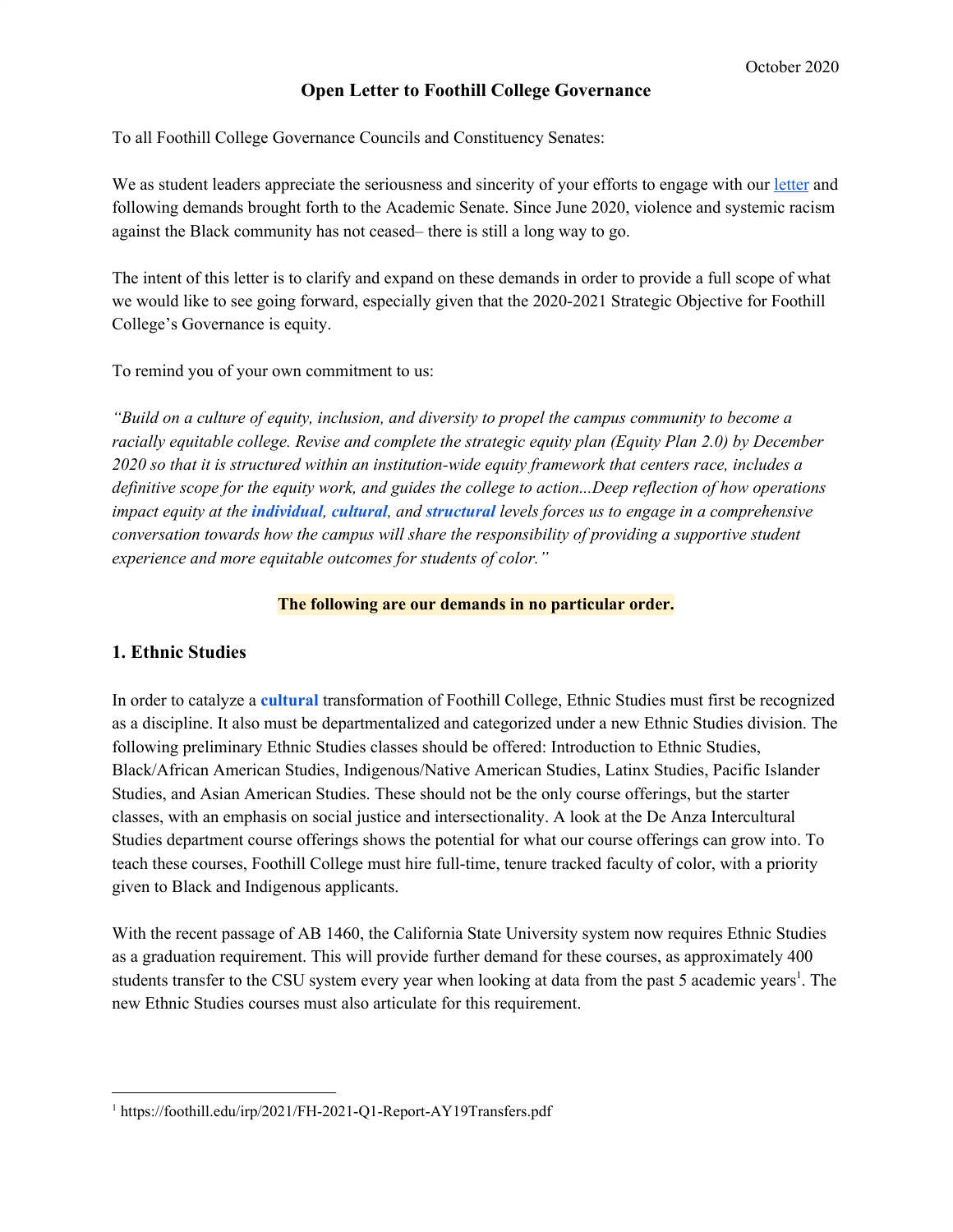# **2. Diversifying Curriculum**

Historically in academia, curriculum is white-washed and Eurocentric. Though appreciated efforts have been made in recent times to diversify existing curriculum by including more diverse perspectives and discussing uncomfortable history, not everyone has contributed to this effort equally, creating a disparity among course curriculum diversity.

At Foothill College, diverse authors, curriculum, and pedagogy employed in our Umoja and Puente programs must also be integrated into "mainstream" courses. For example, the Umoja program's curriculum emphasizes African American culture, experience, and history– this curriculum should be present in other English, history, literature, and philosophy classes that are not a part of the program. Instructors must also address topics such as systemic racism, social activism, financial literacy, and service leadership in classrooms, regardless of the discipline. In other words, these discussions should be addressed not only in classes with a more obvious association to racial injustice but also in disciplines such as STEM, as students in these courses may eventually go into health and STEM careers and thus need to be prepared to uphold equity in their fields.

Hearing diverse perspectives is monumental in shaping our views. History classes should accurately address uncomfortable topics such as the slave history that precedes this country, as well as conversations about movements fighting systemic racism such as Black Lives Matter. Racism can only be effectively countered at the **individual** level through education, the core of Foothill College as an institution.

These further actions should be taken to diversify curriculum:

- A. Current curriculum should be reviewed quarterly to ensure that it is diversified by ensuring that it not only meets Title 5 requirements, but upholds values of equity, justice, and diverse perspectives.
- B. Academic division deans and faculty department chairs must meet regularly to ensure each department is working on diversifying their curriculum and must also create a plan of how they will address equity specifically within their department.
- C. Without burdening Black, Indigenous, and People of Color (BIPOC) faculty, department chairs and faculty must meet regularly with each other to discuss best practices and share ways to diversify curriculum.
- D. Students and student leaders should be invited to the aforementioned meetings.
- E. Teachers must also be evaluated on a quarterly basis so that they can be provided with feedback on how to improve their courses in terms of antiracism, diversity, equity, inclusion, and justice.

# **3. Mandatory Training**

All Foothill College faculty, staff, and administration must be regularly educated and trained on topics such as implicit bias, systemic racism, white supremacy, white privilege, and social activism. The training sessions should be mandatory, last approximately 2 hours, and occur once a quarter. At the end of each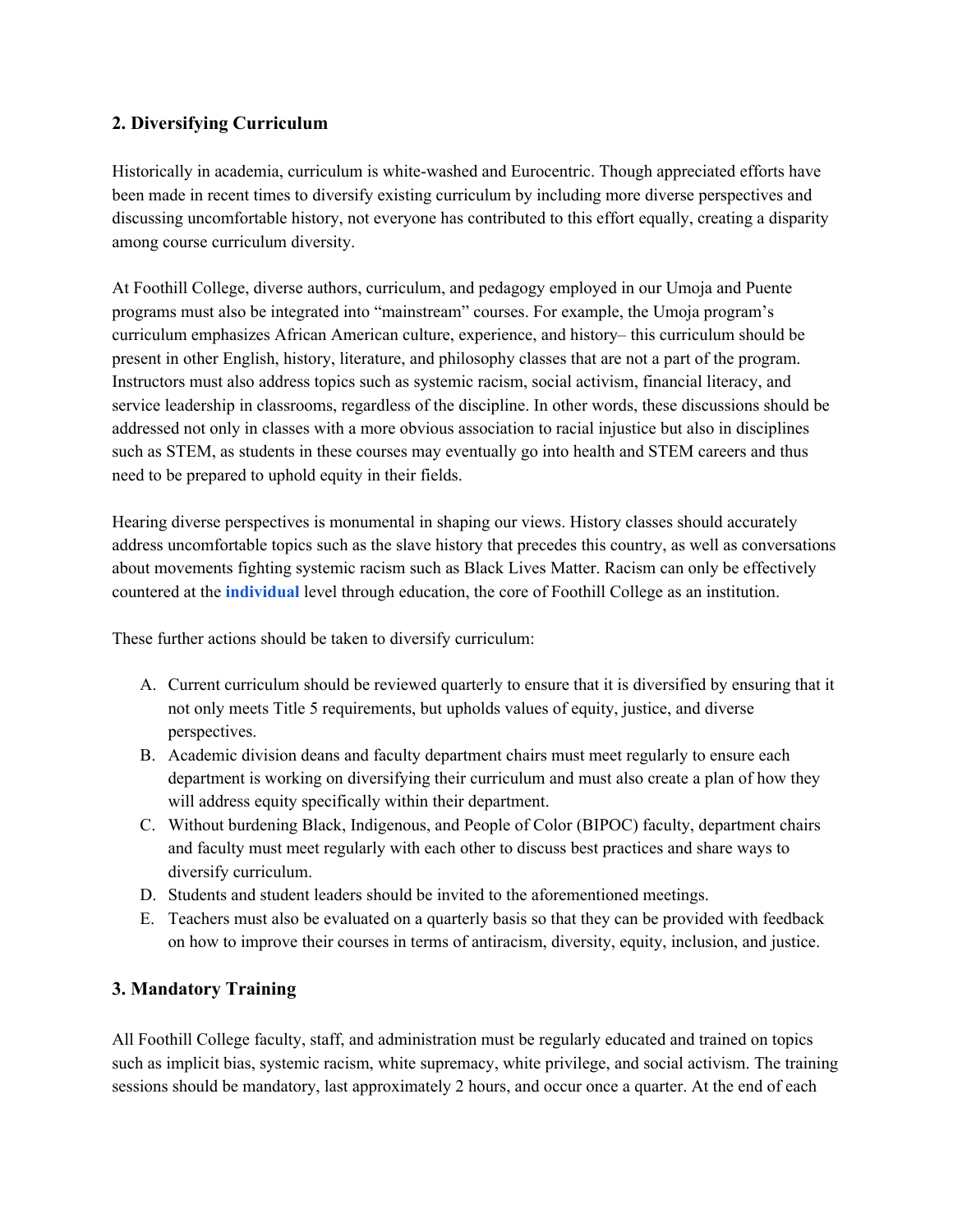quarter, employees should reflect on how they have used their learnings from the training through an event. The training should also provide the opportunity to feature students speaking about their experiences in the classroom and on campus through panels and/or Porch Talks. Professional speakers, experts, and consultants should be brought into these training sessions as well to speak about these topics. Since these training sessions should be mandatory, we are calling upon your body to engage in negotiations with the appropriate bargaining units/unions to ensure this.

# **4. Faculty Diversity**

Research has shown that increasing faculty diversity is helpful in reducing academic disparities for students of color; this identifies and stresses the need for diverse faculty to enhance student success, ultimately improving grades and retention. Therefore, there must be a focus on the hiring and retention of faculty of color<sup>2</sup> in order for Foothill College to continue to center student success.

Given that in Fall 2019, approximately 59% of tenured/tenure track faculty were white and approximately 64% of temporary faculty were white<sup>3</sup>, and that in Fall 2019, 68.6% of students identified as BIPOC<sup>4</sup>, we are calling upon Foothill College to do the following:

- A. Foothill College must commit not only to hiring more Black, Indigenous, and People of Color (BIPOC) faculty for tenure-track positions, but also to retaining these faculty.
- B. Students should be allowed, encouraged, and trusted to serve on hiring committees. Foothill College employees should make an active effort to let students know about this opportunity and why it is important through marketing and outreach.
- C. Equal Employment Opportunity training should be made mandatory for any faculty wanting to serve on a tenure committee.
- D. In order to boost retention, a mentor should be assigned to every new diverse faculty that is hired. BIPOC faculty mentors should be compensated appropriately for participation in this mentorship program.
- E. Foothill College must call upon and work with the District Office of Human Resources to ensure that all job descriptions are written with an equity focus and do not present as barriers to applying, increase the applicant pool by funding creative outreach approaches, support departmental and institutional climate by focusing on techniques that reduce unconscious bias, and supporting professional development through partnership with other units in the college and external organizations<sup>5</sup>.

<sup>&</sup>lt;sup>2</sup> Jasmín D. Llamas, Khoa Nguyen & Alisia G.T.T. Tran (2019): The case for greater faculty diversity: examining the educational impacts of student-faculty racial/ethnic match, Race Ethnicity and Education.

<sup>&</sup>lt;sup>3</sup> From the Employee Data Fall Demographic Factsheet for Ethnicity for Fall 2019.

<sup>4</sup> From the Foothill College Headcount Demographic Fact Sheet for Fall 2019.

<sup>5</sup> Leana Golubchik and Mallory Redel (2018): Diversity in Faculty Recruiting: A WiSE Approach, Abstracts of the 2018 ACM International Conference on Measurement and Modeling of Computer Systems.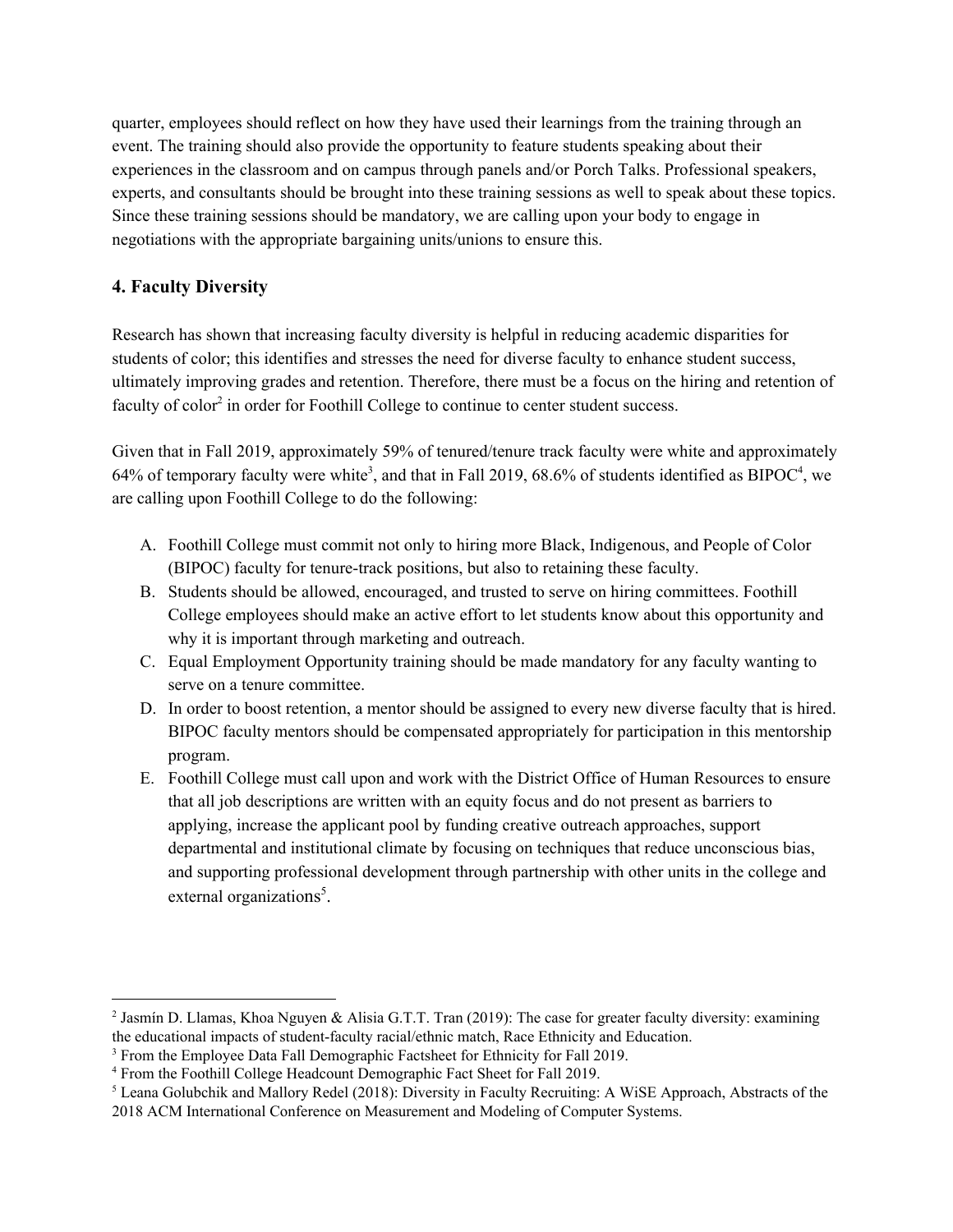# **5. Outreach to Black & African American Students**

Foothill College must have academic check-ins with Black and African American students quarterly– not just those in the Umoja program. In addition to neighboring high school districts with a large population of Black and African American students, Foothill College must also outreach to Black and African American students at schools within/nearby the Foothill-De Anza service area, such as schools in the: Fremont Union High School District, Mountain View-Los Altos Union High School District, Palo Alto Unified School District, Campbell Union High School District, and San Mateo Union High School District. A concerted effort must be made to reach out to Black Student Unions, African American Student Unions, and similar student organizations at these aforementioned schools with the goal of equipping students and families with the information needed to successfully enter college and excel.

# **6. Supporting Indigenous & Native Students and Communities**

Foothill College must go beyond simply acknowledging the Indigenous land that houses our campus by challenging itself to move away from encouraging acts that are performative, into commitments of transformative change. To do this, Foothill College must:

- 1. Return institutional land back to Native nations.
- 2. If institutional land cannot be returned to Native nations, Foothill College must:
	- a. Provide tuition assistance/financial aid to Native students on their traditional homelands as landbased reparations<sup>6</sup>.
	- b. Create a support program and space for Indigenous and Native American students.
	- c. Do a better job of outreaching to Indigenous/Native American prospective students and providing them with the resources they need to thrive if they choose to attend.

Foothill College must also use its platform as an institution of higher education to openly advocate for Native and Indigenous rights as well as build community relationships with local Native nations to engage in the healing process as a perpetrator of colonialism.

# **7. Mental Health**

Faculty, staff, and administration must commit to leading with compassion and trauma-informed principles. Mental health services must also be expanded and transformed to be trauma-informed and cater to BIPOC students through professional development, inclusive promotion, and hiring a BIPOC therapist (with priority given to Black and Indigenous applicants). Instructors must also include content and trigger warnings in their syllabi/course material<sup>7</sup>.

<sup>6</sup> Megan Red Shirt-Shaw (2020): Beyond the Land Acknowledgement: College "LAND BACK" or Free Tuition for Native Students.

<sup>&</sup>lt;sup>7</sup> Resource developed, framed, and hosted by the LSA Inclusive Teaching Initiative, University of Michigan (http://sites.lsa.umich.edu/inclusive-teaching/).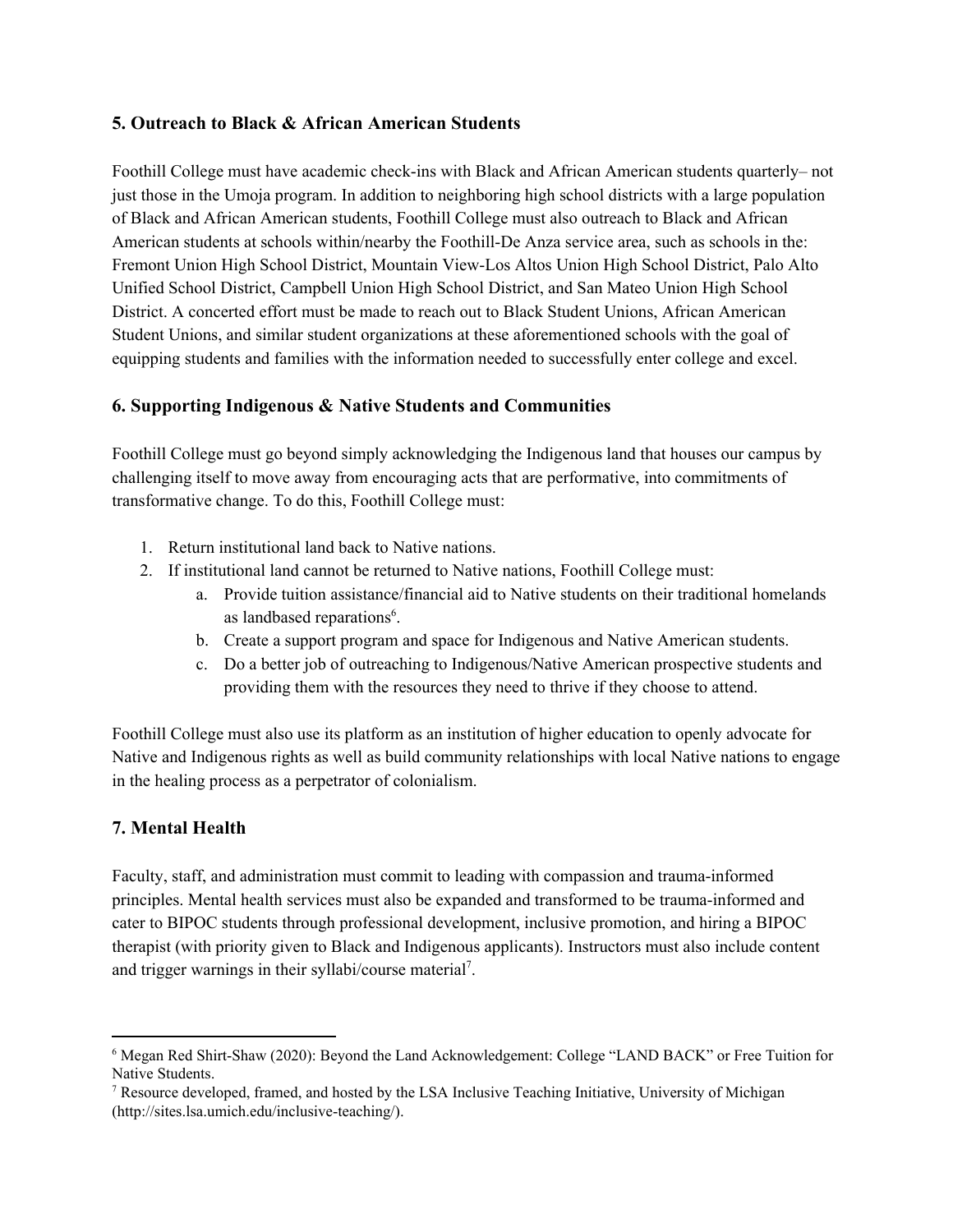### **8. Basic Needs**

Students deserve an equitable and just chance at success, regardless of their race, gender, sexuality, class, religion, disability, nationality, and/or age. Basic needs are a fundamental right for all students, as they provide students with the foundation needed in order to overcome socioeconomic obstacles and achieve success at Foothill College.

A cultural shift at Foothill College that prioritizes access and availability of basic needs such as affordable housing, food, mental health resources, reliable internet, and technology is needed. Programs must be created to support these needs, and current programs that address these needs must be improved in order to ensure that all students are not only aware of these resources, but also are able to access these resources.

# **9. Financial Literacy**

Foothill College, as an educational institution, has the opportunity to ensure that students are financially literate. Foothill College must include information on financial literacy not only in business/economic classes, but throughout all departments. Financial literacy must also be embedded as a topic covered in all student support programs and services, as well as in outreach efforts. Foothill College must also provide classroom presentations, workshops, speakers, and other events on financial literacy, with a special focus on outreach to BIPOC and low-income students.

When assessing financial literacy and its intersection with race, cultural capital and self-advocacy should not be seen as limiting factors; in other words, BIPOC students should not be perceived as unknowledgeable or uneducated. Instead, a critical race theory framework must be adopted in outreach practices, workshops, and pedagogy for financial literacy. Community cultural wealth<sup>8</sup> must be leveraged, and deficit thinking must be discouraged.

# **10. Reimagining Campus Safety**

Campus police threaten the safety of Black and Latinx students and thus the success of Black and Latinx students. Anecdotally, Black students have been deterred from attending Foothill College due to campus police presence, and Black alumni do not recommend Foothill College to their Black peers partly due to police presence.

A popular solution to the issue of policing is improving relationships between the police and the community, also known as community policing; however, this is an ineffective model as it still keeps the racist institution of the police intact. It is not fair to expect Black students to trust the police, as generations of trauma from police violence against the Black community has effectively severed this trust.

<sup>8</sup> Tara J. Yosso (2005): Whose culture has capital? A critical race theory discussion of community cultural wealth, Race Ethnicity and Education.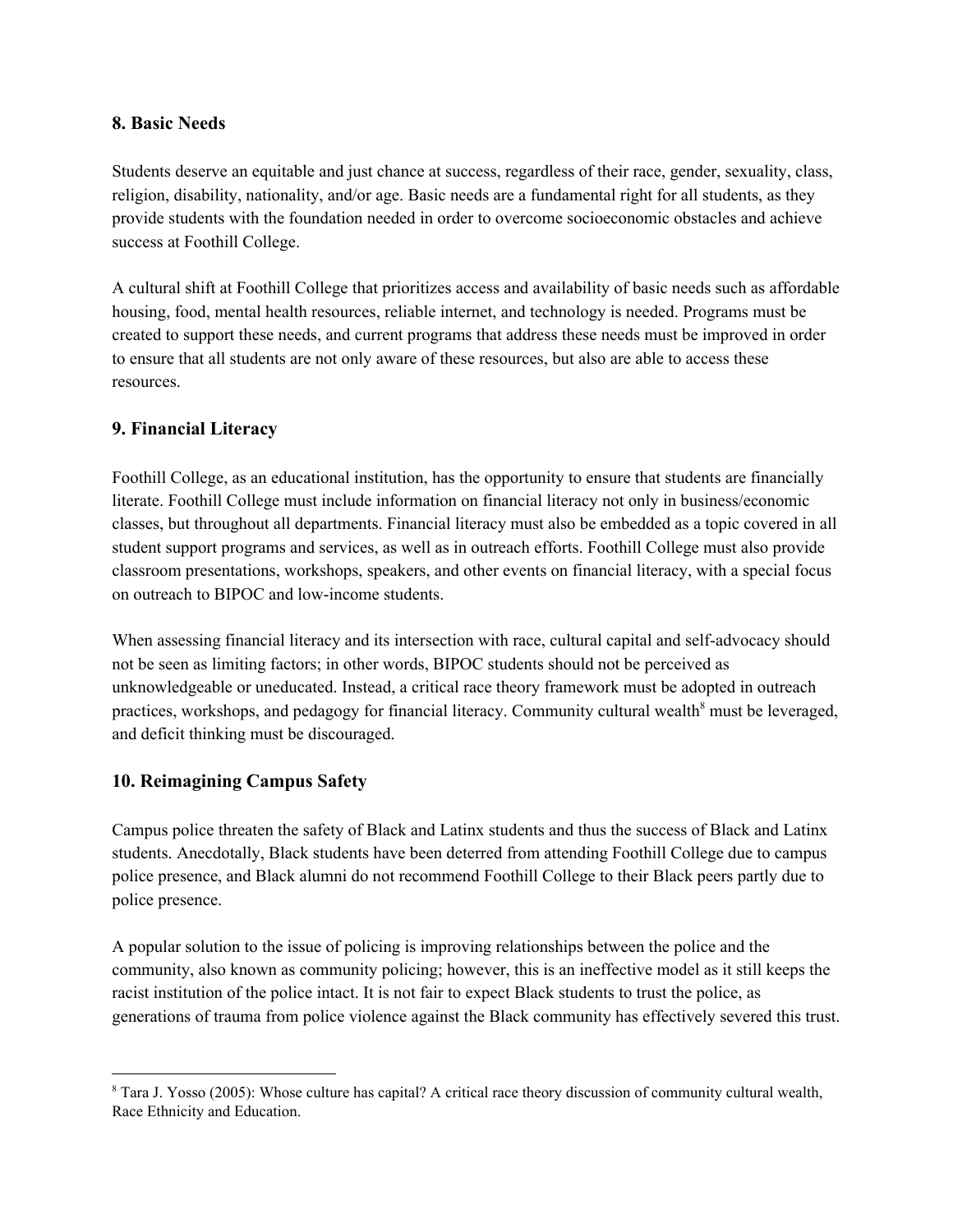Therefore, we do not want or need to explore community policing or invest more funding to improve an irreparable partnership. Instead, campus safety must be reimagined by defunding and dismantling our police force as they have no place on our campus and institution. In other words, to reimagine campus safety is to ensure that students of all races feel safe at Foothill College.

If Foothill College wants to truly uphold its equity agenda, the college must create **structural** change by advocating for the defunding and dismantling of our police force as well as intentionally researching and recommending alternate models to police and creating a new model of campus safety that ensures the safety of Black and Latinx students.

We recognize that this is part of a larger conversation and invite faculty, staff, and administration to engage with us as well as other student groups working on this effort.

# **11. Observing Juneteenth**

Juneteenth commemorates the emancipation of enslaved people in the United States. Though the Emancipation Proclamation was passed by President Abraham Lincoln in January 1865, it wasn't until June 19th, 1865 that Union soldiers arrived in Galveston, Texas, and announced the emancipation of the last remaining enslaved people in the country $9$ .

Therefore, Foothill College must observe Juneteenth (June 19th) as a paid holiday. This would ensure it is not just a cultural observance, but given the same credit and significance as we do with any other holiday. Administrators, faculty, and staff of Foothill College must advocate for this at a District level and with the appropriate bargaining units.

# **12. Student Activism**

Students should be able to engage in nonviolent protest to support social justice movements (such as Black Lives Matter) in all athletic contests without penalty. Student athletes and students in the sports medicine program that engage in any form of nonviolent protest during an athletic competition, either at a home or away event, shall not be penalized and have the full support of the campus with no consequences for their actions. If students choose to share with coaches or other athletics staff that they will engage in any form of nonviolent protest and are penalized in any way, this demand will be violated. Athletes, if they choose to do so, must also be allowed to display names of those they wish to bring attention to and/or phrases in support of a movement on their uniforms and/or shirts.

Furthermore, a more robust record of Foothill College's history of student activism must be highlighted and circulated to administrators, faculty, staff, the student body, and the greater Foothill community.

<sup>&</sup>lt;sup>9</sup> Mountain View Voice (2020): Santa Clara County first in state to make Juneteenth a paid holiday.